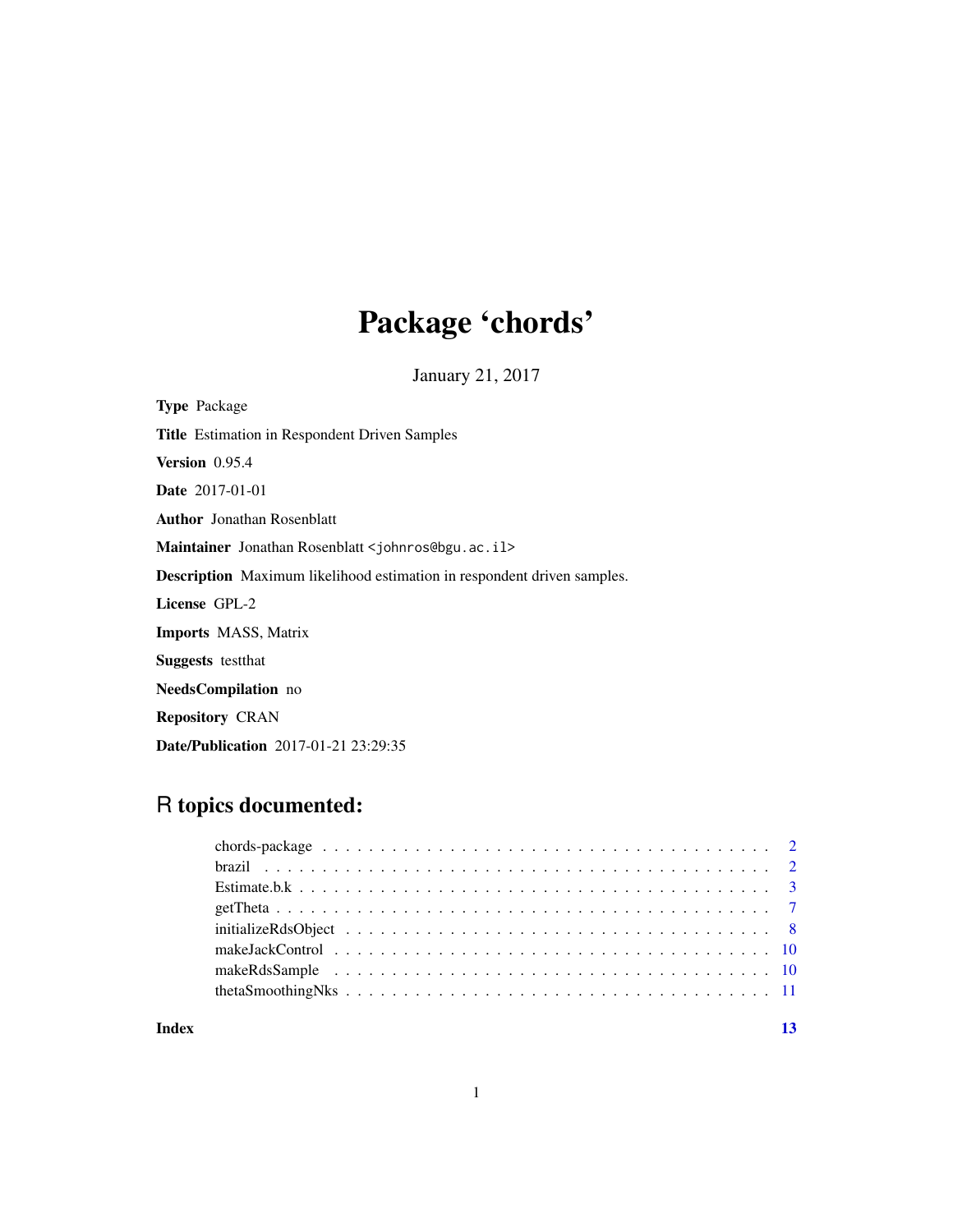<span id="page-1-0"></span>

# Description

Estimates population size and degree distribution in respondent driven samples (RDS).

# Details

Maximum likelihood estimation of population size using the methodology in the reference. The fundamental idea is of modeling the sampling as an epidemic process. See [Estimate.b.k](#page-2-1) for details.

#### Author(s)

Jonathan D. Rosenblatt <johnros@bgu.ac.il>

#### References

[1] Berchenko, Y., Rosenblatt J.D., and S.D.W. Frost. "Modeling and Analyzing Respondent Driven Sampling as a Counting Process." arXiv:1304.3505

<span id="page-1-1"></span>brazil *Heavy Drug Users in Curitiba*

#### Description

A respondent driven sample of heavy drug users in Curitiba.

#### Usage

data("brazil")

#### Format

A data frame with 303 observations on the following 8 variables.

MyUniID Subject's ID.

NS1 Subject's self reported degree.

refCoupNum Reference coupon no.

coup1 Supplied coupon.

coup2 Supplied coupon.

coup3 Supplied coupon.

interviewDt Time of interview. See details.

interviewDt2 Deprecated.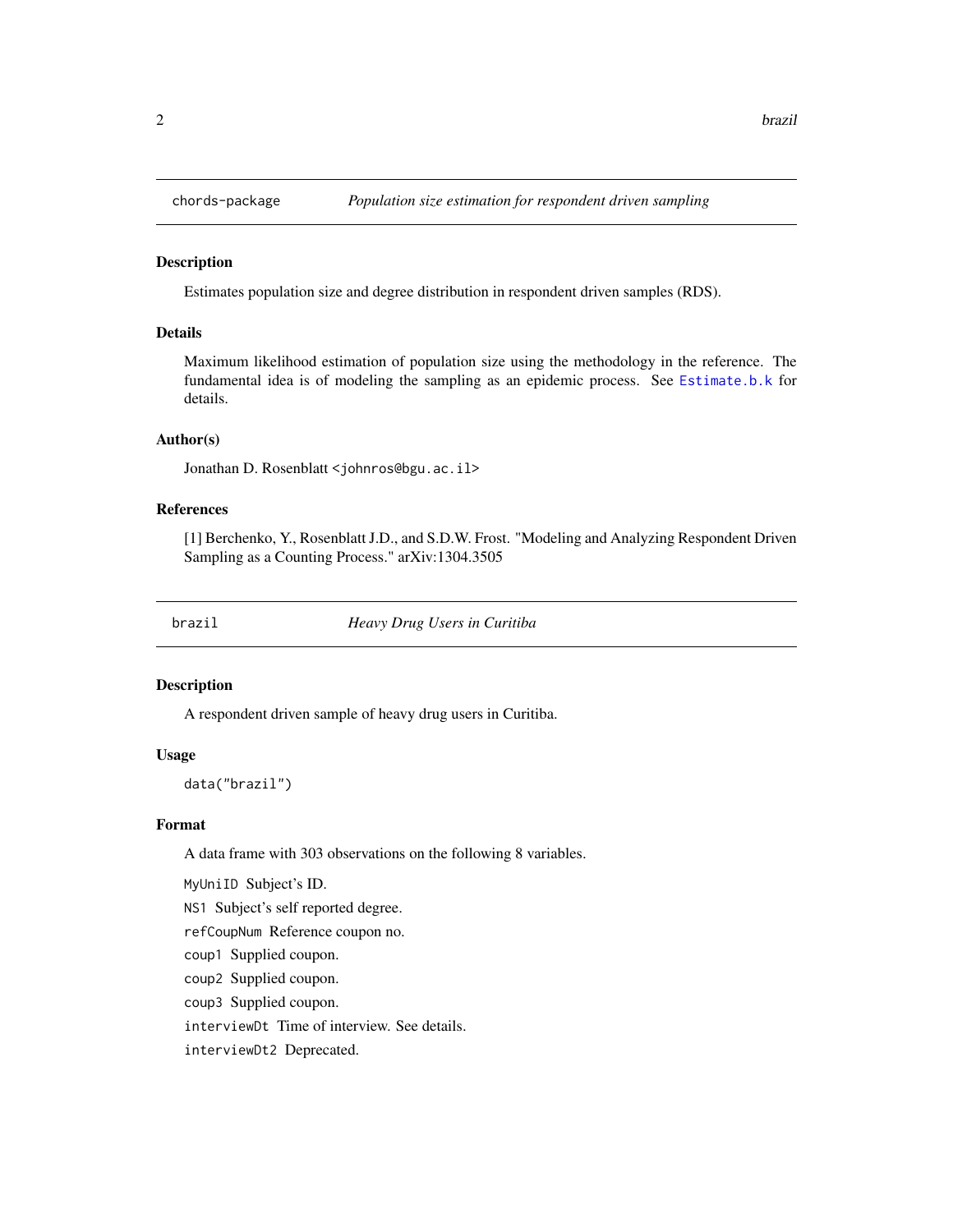#### <span id="page-2-0"></span> $Estimate.b.k$  3

# Details

The format of the data is essentially that of the RDS file format as specified in page 7 in the RDS Analysis tool manual: [http://www.respondentdrivensampling.org/reports/RDSAT\\_7.](http://www.respondentdrivensampling.org/reports/RDSAT_7.1-Manual_2012-11-25.pdf) [1-Manual\\_2012-11-25.pdf](http://www.respondentdrivensampling.org/reports/RDSAT_7.1-Manual_2012-11-25.pdf).

The RDS format has been augmented with the time of interview (interviewDt variable) required for the methodology in [1].

The interviewDt variable encodes the time of interview. For the purpose of calling [Estimate.b.k](#page-2-1) the scale and origin are imaterial. We thus use an arbitrary efficient encoding which might not adhere to the original scale.

For full details see the Source section.

# Source

[1] Salganik, M.J., Fazito, D., Bertoni, N., Abdo, A.H., Mello, M.B., and Bastos, F.I. (2011). "Assessing Network Scale-up Estimates for Groups Most at Risk of HIV/AIDS: Evidence From a Multiple-Method Study of Heavy Drug Users in Curitiba, Brazil." American Journal of Epidemiology, 174(10): 1190-1196.

And <http://opr.princeton.edu/archive/nsum/>

# References

[1] Berchenko, Y., Rosenblatt J.D., and S.D.W. Frost. "Modeling and Analyzing Respondent Driven Sampling as a Counting Process." arXiv:1304.3505

<span id="page-2-1"></span>Estimate.b.k *RDS population size estimation*

# **Description**

Estimate population size from respondent driven samples (RDS) using maximum likelihood, and several variation. The underlying idea is that the sample spreads like an epidemic in the target population as described in the reference.

#### Usage

```
Estimate.b.k(rds.object, type = "mle", jack.control = NULL)
```

| rds.object | A object of class rds-object as constructed by initializeRds0bject or out-<br>putted by Estimate.b.k (depending on the type used). |
|------------|------------------------------------------------------------------------------------------------------------------------------------|
| type       | A character vector with the type of estimation. Possible values:                                                                   |
|            | • mle Maximum likelihood.                                                                                                          |
|            | • integrated Integrated maximum likelihood.                                                                                        |
|            | • observed Estimate with observed degrees.                                                                                         |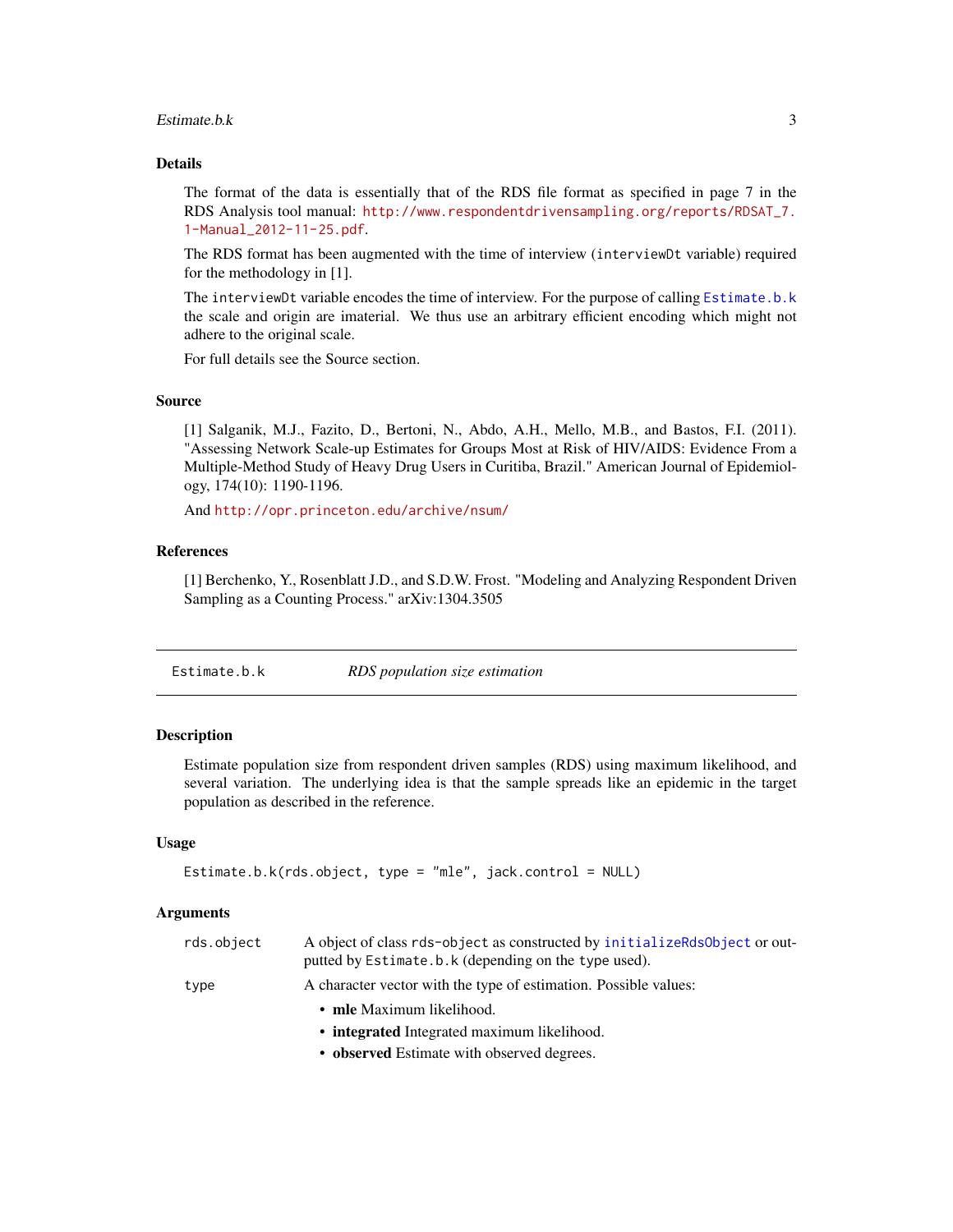- jeffreys MAP estimation with Jeffreys prior.
- parametric Assume  $\beta[k] := \beta * \theta^k$ .
- rescaling Naive rescaling heuristic estimation.
- leave-d-out Leave-d-out resampling estimator.

<span id="page-3-0"></span>jack.control A object of class jack.control as constructed by [makeJackControl.](#page-9-1)

# Details

As of version 0.95, this function is the main workhorse of the chords package. Given an rds-class object, it will return population size estimates for each degree. Note that for the rescaling and parametric estimators, the input rds-object is expected to contain some initial estimate in the estimates slot.

See the reference for a description of the likelihood problem solved. Optimization is performed by noting that likelihood is coordinate-wise convex, thus amounts to a series of line-searches.

# Value

An rds-class object with an updated estimates slot. The estiamtes slot is list with the following components:

| call             | The function call.                                                                                                     |  |
|------------------|------------------------------------------------------------------------------------------------------------------------|--|
| Nk.estimates     | The estimated degree frequencies.                                                                                      |  |
| log.bk.estimates |                                                                                                                        |  |
|                  | The estimated sampling rates for each degree. In log scale.                                                            |  |
| convergence      | 0 if estimation of $N[k]$ 's converged. Otherwise, 1 or -1, depending on the sign<br>of the score function at the MLE. |  |

# References

[1] Berchenko, Y., Rosenblatt D.J., and S.D.W. Frost. "Modeling and Analyzing Respondent Driven Sampling as a Counting Process." arXiv:1304.3505,

#### See Also

[initializeRdsObject](#page-7-1), [makeRdsSample](#page-9-2), [getTheta](#page-6-1).

# Examples

```
# Preliminaries
data(brazil)
rds.object2<- initializeRdsObject(brazil)
see <- function(x) plot(x$estimates$Nk.estimates, type='h')
```

```
# Maximum likelihood
rds.object <- Estimate.b.k(rds.object = rds.object2 )
see(rds.object)
```

```
# View estimates:
plot(rds.object$estimates$Nk.estimates, type='h')
```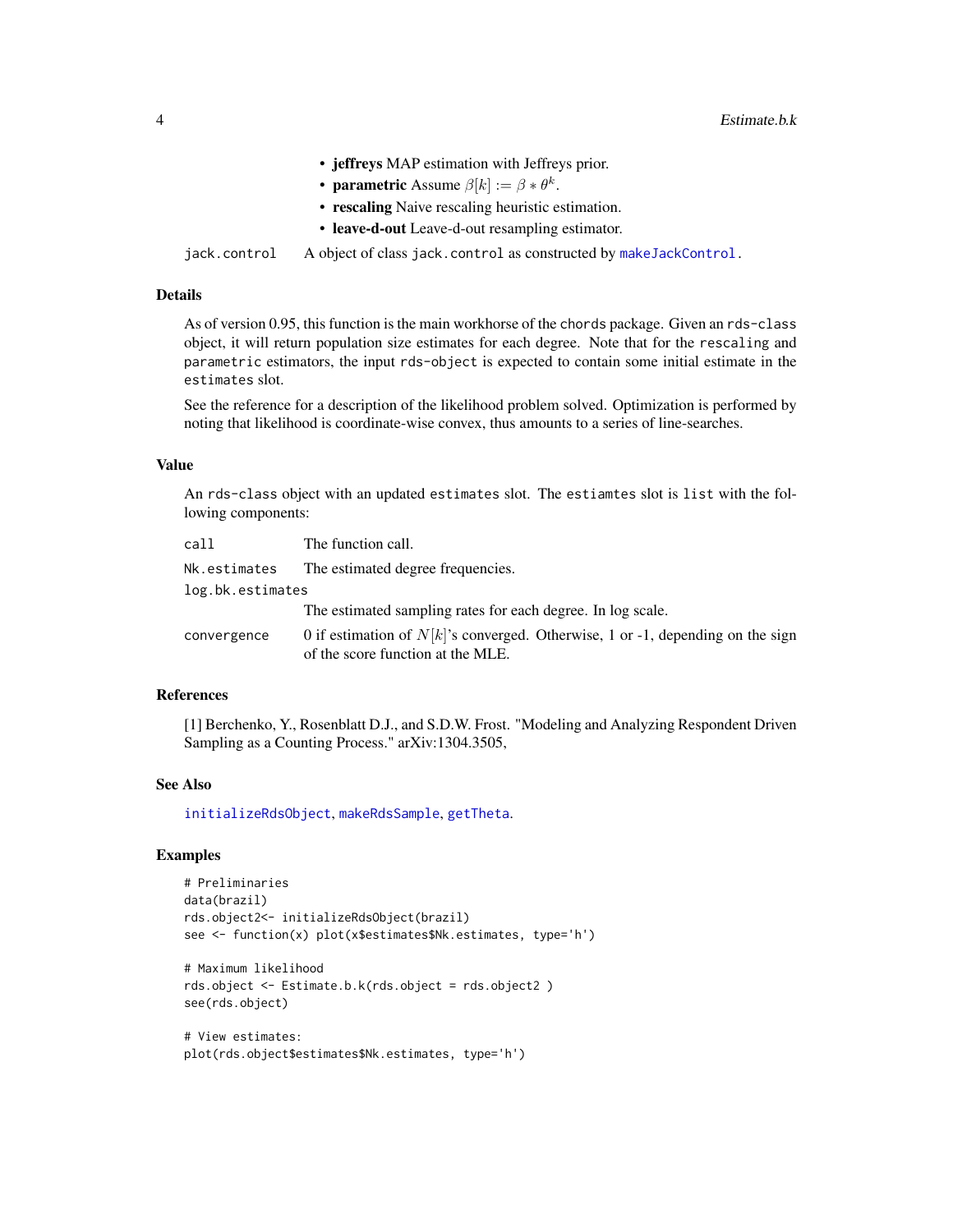#### $Estimate.b.k$  5

```
# Population size estimate:
sum(rds.object$estimates$Nk.estimates)
plot(rds.object$estimates$log.bk.estimates, type='h')
## Recover theta assuming b.k=b_0*k^theta
getTheta(rds.object)
# How many degrees were imputed?:
table(rds.object$estimates$convergence)
# Observed degree estimation:
rds.object.4 <- Estimate.b.k(rds.object = rds.object, type='observed')
see(rds.object.4)
# Naive rescaling
rds.object.5 <- Estimate.b.k(rds.object = rds.object, type='rescaling')
see(rds.object.5)
# Parametric rates
rds.object.6 <- Estimate.b.k(rds.object = rds.object,
                            type='parametric')
see(rds.object.6)
jack.control <- makeJackControl(3, 1e1)
rds.object.7 <- Estimate.b.k(rds.object = rds.object,
                             type='leave-d-out',
                             jack.control = jack.control)
see(rds.object.7)
rds.object.8 <- Estimate.b.k(rds.object = rds.object,
                             type='integrated',
                             jack.control = jack.control)
see(rds.object.8)
rds.object.9 <- Estimate.b.k(rds.object = rds.object,
                             type='jeffreys')
see(rds.object.9)
## Not run:
## Simulated data example:
   dk <- c(2, 1e1) # unique degree classes
   true.dks <- rep(0,max(dk)); true.dks[dk] <- dk
   true.Nks <- rep(0,max(dk)); true.Nks[dk] <- 1e3
   beta <- 1 #5e-6
   theta <- 0.1
   true.log.bks <- rep(-Inf, max(dk))
    true.log.bks[dk] <- theta*log(beta*dk)
   sample.length <- 4e2
   nsims <-1e2simlist <- list()
    for(i in 1:nsims){
     simlist[[i]] <- makeRdsSample(
```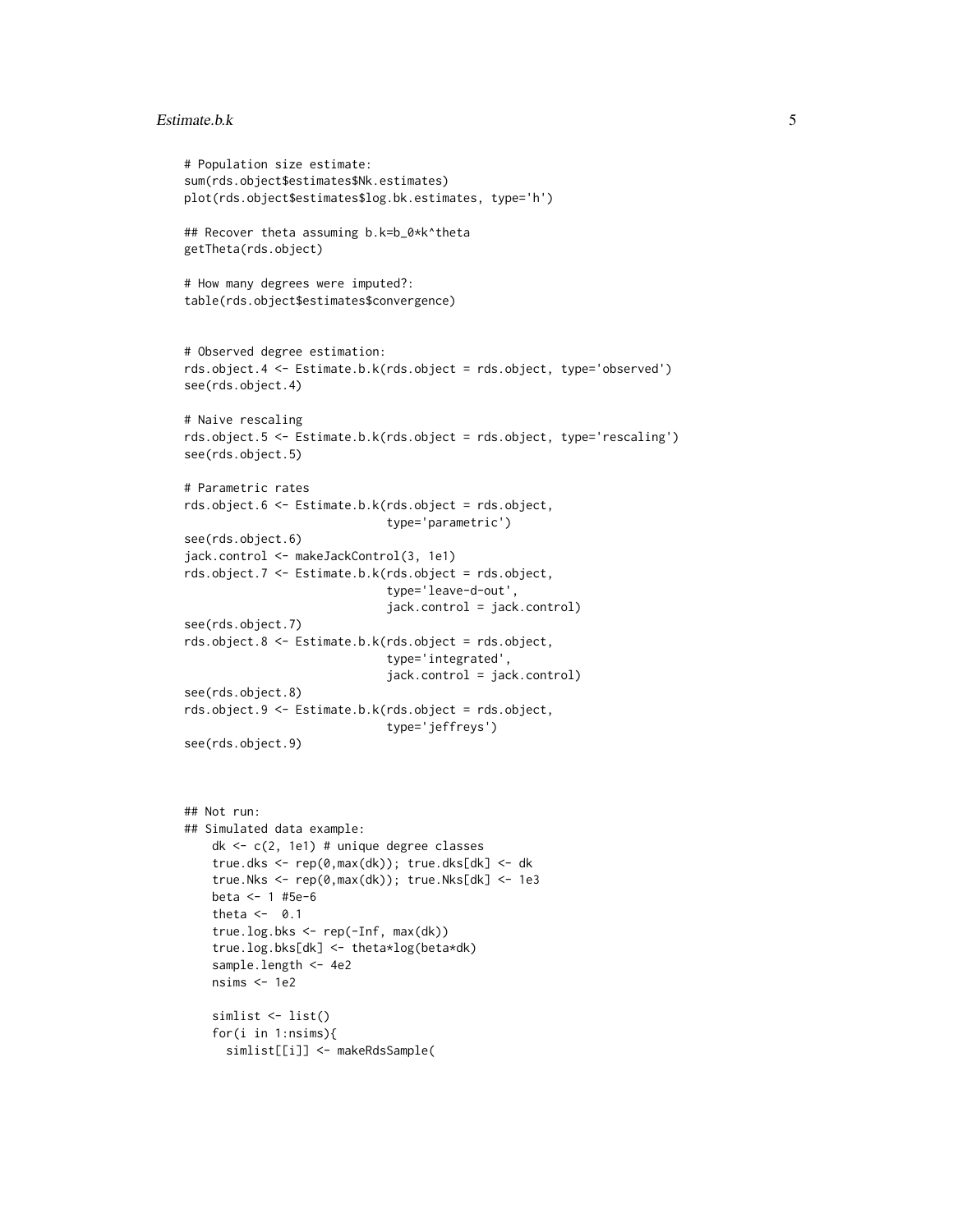```
N.k =true.Nks ,
    b.k = exp(true.log.bks),
    sample.length = sample.length)
}
# Estimate betas and theta with chords:
llvec <- rep(NA,nsims)
bklist <- list()
for(i in 1:nsims){
  # i <- 2
  simlist[[i]] <- Estimate.b.k(rds.object = simlist[[i]])
  # llvec[i] <- simlist[[i]]$estimates$likelihood
  bklist[[i]] <- simlist[[i]]$estimates$log.bk.estimates
}
b1vec <- bklist
b2vec <- bklist
hist(b1vec)
abline(v=true.log.bks[2])
hist(b2vec)
abline(v=true.log.bks[10])
beta0vec <- rep(-Inf,nsims)
thetavec <- rep(-Inf,nsims)
nvec <- rep(-Inf,nsims)
converged <- rep(9999,nsims)
for(i in 1:nsims){
  # i \le -2nvec[i] <- sum(simlist[[i]]$estimates$Nk.estimates)
  converged[i] <- sum(simlist[[i]]$estimates$convergence, na.rm=TRUE)
  # tfit <- getTheta(simlist[[i]])
  # beta0vec[i] <- tfit$log.beta_0
  # thetavec[i] <- tfit$theta
}
summary(beta0vec)
summary(nvec)
# summary(thetavec)
# hist(thetavec)
# abline(v=theta)
hist(nvec)
abline(v=sum(true.Nks), col='red')
abline(v=median(nvec, na.rm = TRUE), lty=2)
table(converged)
# Try various re-estimatinons:
rds.object2 <- simlist[[which(is.infinite(nvec))[1]]]
rds.object <- Estimate.b.k(rds.object = rds.object2 )
see(rds.object)
rds.object$estimates$Nk.estimates
```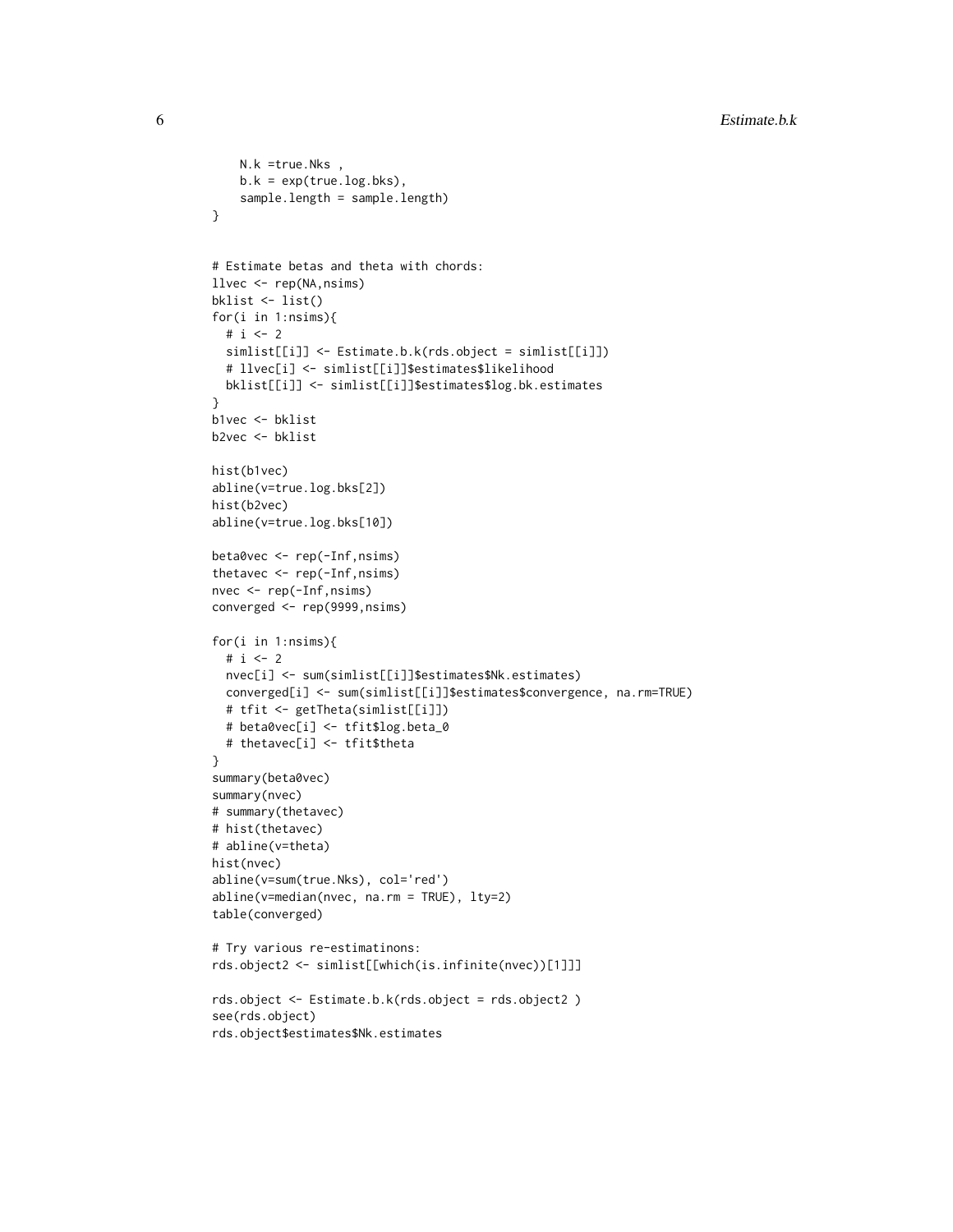#### <span id="page-6-0"></span>getTheta 7

```
rds.object.5 <- Estimate.b.k(rds.object = rds.object, type='rescaling')
   see(rds.object.5) # will not work. less than 2 converging estimates.
   rds.object.5$estimates$Nk.estimates
   rds.object.6 <- Estimate.b.k(rds.object = rds.object, type='parametric')
   see(rds.object.6) # will not work. less than 2 converging estimates.
   jack.control <- makeJackControl(3, 1e2)
   rds.object.7 <- Estimate.b.k(rds.object = rds.object,
                             type='leave-d-out',
                             jack.control = jack.control)
   see(rds.object.7)
   rds.object.7$estimates$Nk.estimates
   rds.object.8 <- Estimate.b.k(rds.object = rds.object, type='integrated')
   see(rds.object.8)
   rds.object.8$estimates$Nk.estimates
   rds.object.9 <- Estimate.b.k(rds.object = rds.object, type='jeffreys')
   see(rds.object.9)
   rds.object.9$estimates$Nk.estimates
## End(Not run)
```
<span id="page-6-1"></span>getTheta *Recover the "discoverability coefficient".*

#### Description

Estimates the effect of the degree on the rate of sampling. Also known as the "coefficient of discoverability" in the oil-discovery literature [2]. Formally, we estimate  $\theta$  and  $\beta_0$  assuming that  $\beta_k := \beta_0 * k^{\theta}.$ 

#### Usage

```
getTheta(rds.object, bin=1, robust=TRUE)
```

| rds.obiect | A rds-object with a estimates component as returned by Estimate.b.k                               |
|------------|---------------------------------------------------------------------------------------------------|
| bin        | Bin degree counts. See Note.                                                                      |
| robust     | Should $\beta_0$ and $\theta$ be recovered from $\beta_k$ using a robust method (default) or not. |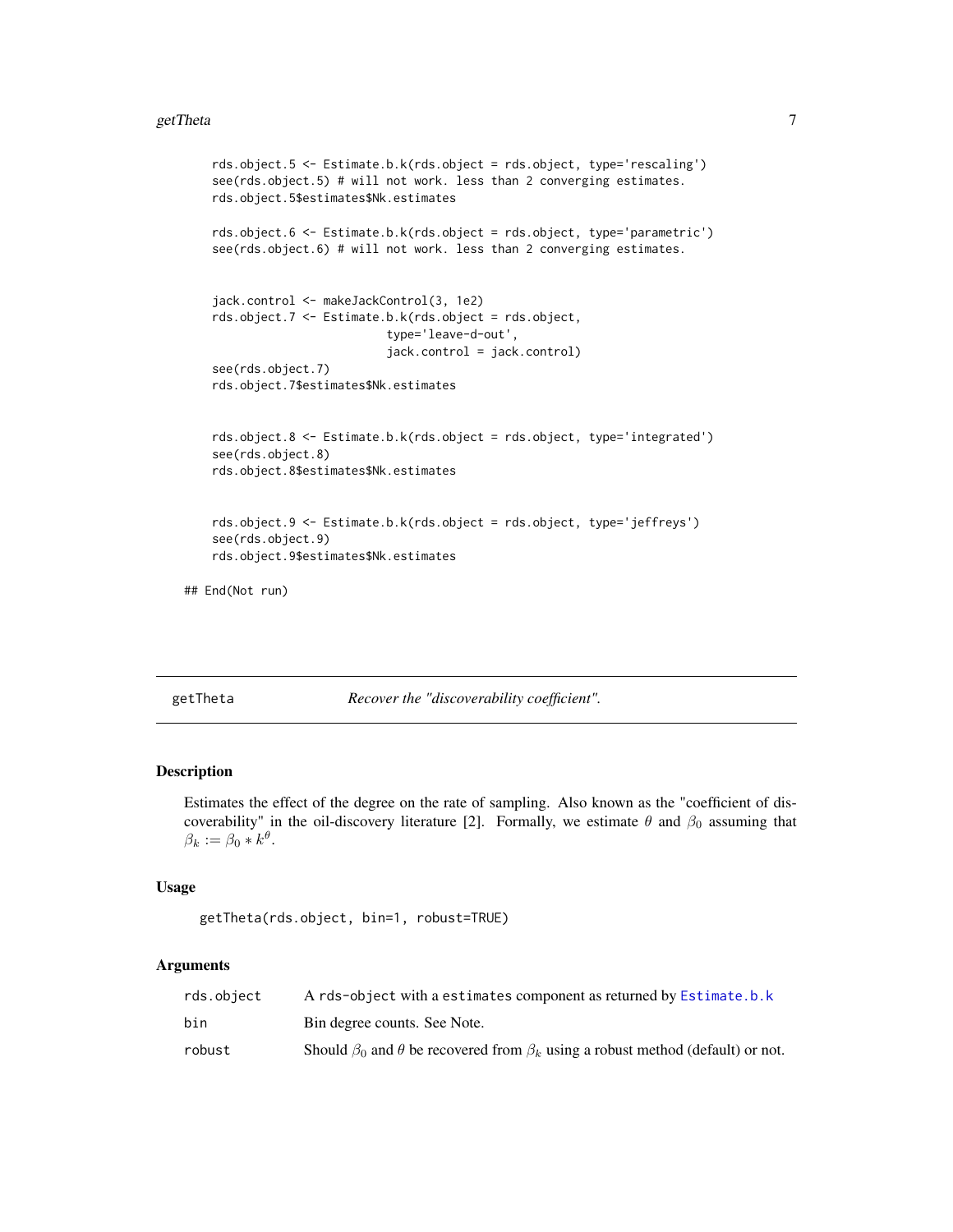# <span id="page-7-0"></span>Value

A list including the following components:

 $\log.\textsf{beta\_0} \qquad \text{The log of } \beta_0 \text{ in } \beta_k := \beta_0 * k^\theta.$ theta  $\theta$  in  $\beta_k := \beta_0 * k^{\theta}$ .

#### Note

If degree counts have been binned by [initializeRdsObject](#page-7-1) (for variance reduction), the same value has to be supplied to getTheta for correct estimation.

#### References

[1] Berchenko, Yakir, Jonathan Rosenblatt, and Simon D. W. Frost. "Modeling and Analyzing Respondent Driven Sampling as a Counting Process."" arXiv:1304.3505. HTTP://arXiv.org/abs/1304.3505. [2] Bloomfield, P., K.S. Deffeyes, B. Silverman, G.S. Watson, Y. Benjamini, and R.A. Stine. Volume and Area of Oil Fields and Their Impact on Order of Discovery, 1980. http://www.osti.gov/scitech/servlets/purl/6037591.

# See Also

[Estimate.b.k](#page-2-1), [initializeRdsObject](#page-7-1), [makeRdsSample](#page-9-2)

<span id="page-7-1"></span>initializeRdsObject *Construct a* rds-object *from a data.frame.*

#### Description

Given a data frame with the appropriate variables, initializes a rds-object with the components required by the [Estimate.b.k](#page-2-1) function for estimation.

# Usage

```
initializeRdsObject(rds.sample, bin=1L, seeds=1L)
```

| rds.sample | A data frame with required columns. See Details.    |
|------------|-----------------------------------------------------|
| bin        | The number of degrees fo bin together. See details. |
| seeds      | The number of seed recruiters. See details.         |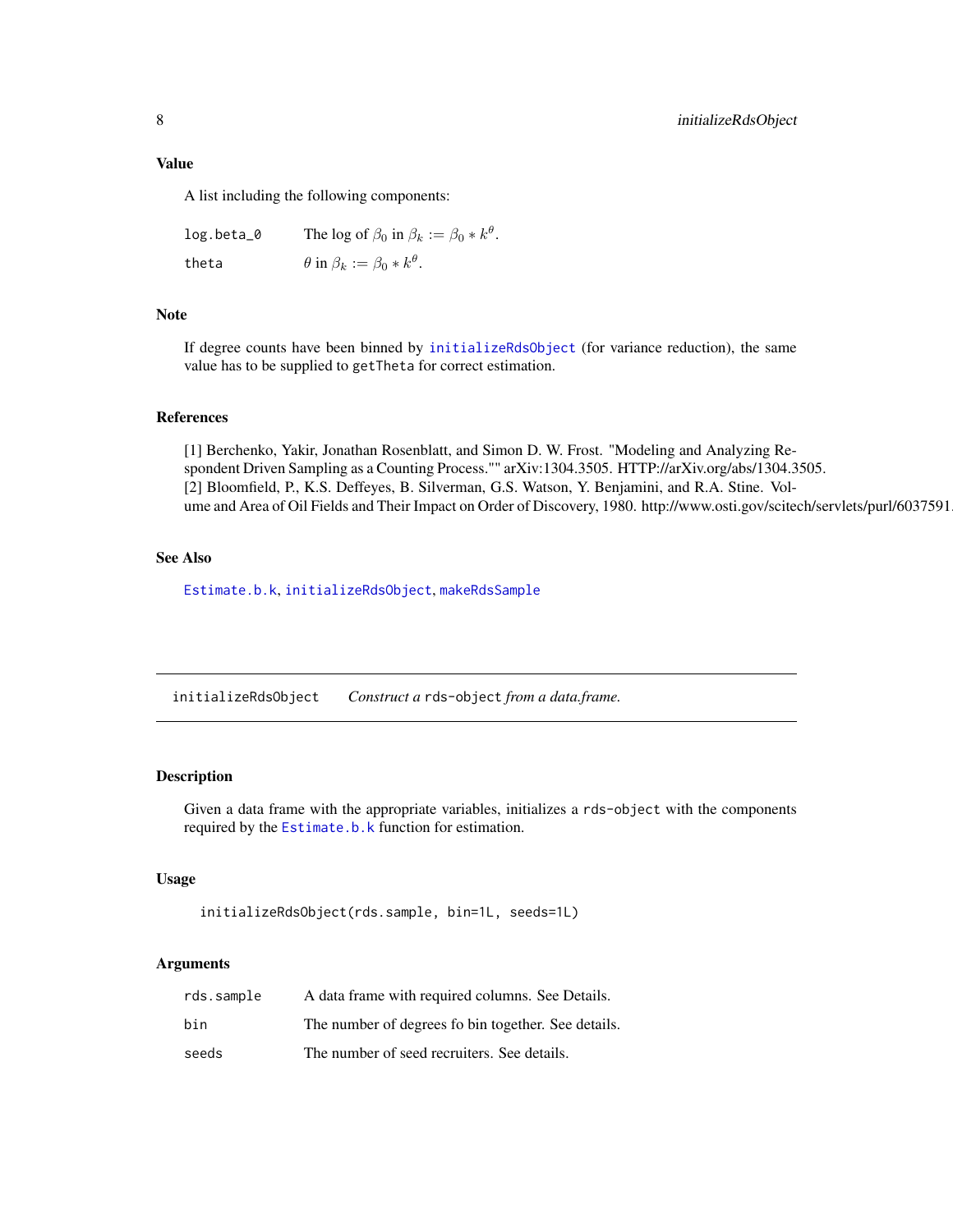#### <span id="page-8-0"></span>Details

The essence of the function is in recovering the sampling snowball required by [Estimate.b.k](#page-2-1). The function allows for recruiters to enter and exit the sampling snowball. The number of seed recruiters is typically not specified in an RDS file. The seeds argument is a workaround that allows to specify directly this number.

The rds.sample object is assumed to be a data frame with the following column names:

- 1. MyUniIDan identifier of the sampling unit.[not required]
- 2. NS1The reported degree.[required]
- 3. refCoupNum The number of the referring coupon.
- 4. coup1The number of the 1st supplied coupon. NA if none. [required].
- 5. coupXThe number of the Xth supplied coupon. NA if none.[not required]
- 6. interviewDtThe time of the interview. In numeric representation from some origin. Ties are not allowed.

See [brazil](#page-1-1) for a sample data.frame.

If the sample is short, stabilization of degree estimates can be achieved by binning degrees together. This can be done with the bin argument. Note however that the interpretation of the estimated degree counts is now different as the k'th degree is actually the k'th bin, which is only proportional to  $k$ . An exception is the function [getTheta](#page-6-1) which also accepts a bin argument for proper estimation of theta.

#### Value

A list with the following components.

- rds.sampleThe input data frame. After ordering along time of arrival.
- I.tThe sampling snowball. A list including the following items: I.tAn integer of the count of the sampling individuals at the moments of recruitment. degree.inAn integer with the degree of an added recruiter at the moments of recruitment. degree.outAn integer with the degree of a removed recruiter at the moment of recruitment.
- original.orderingThe order of the arrivals as was inputed in rds.sample\$interviewDt
- estimatesA placeholder for the future output of [Estimate.b.k](#page-2-1)

#### References

[1] Berchenko, Y., Rosenblatt J.D., and S.D.W. Frost. "Modeling and Analyzing Respondent Driven Sampling as a Counting Process." arXiv:1304.3505

#### See Also

[Estimate.b.k](#page-2-1), [makeRdsSample](#page-9-2), [brazil](#page-1-1)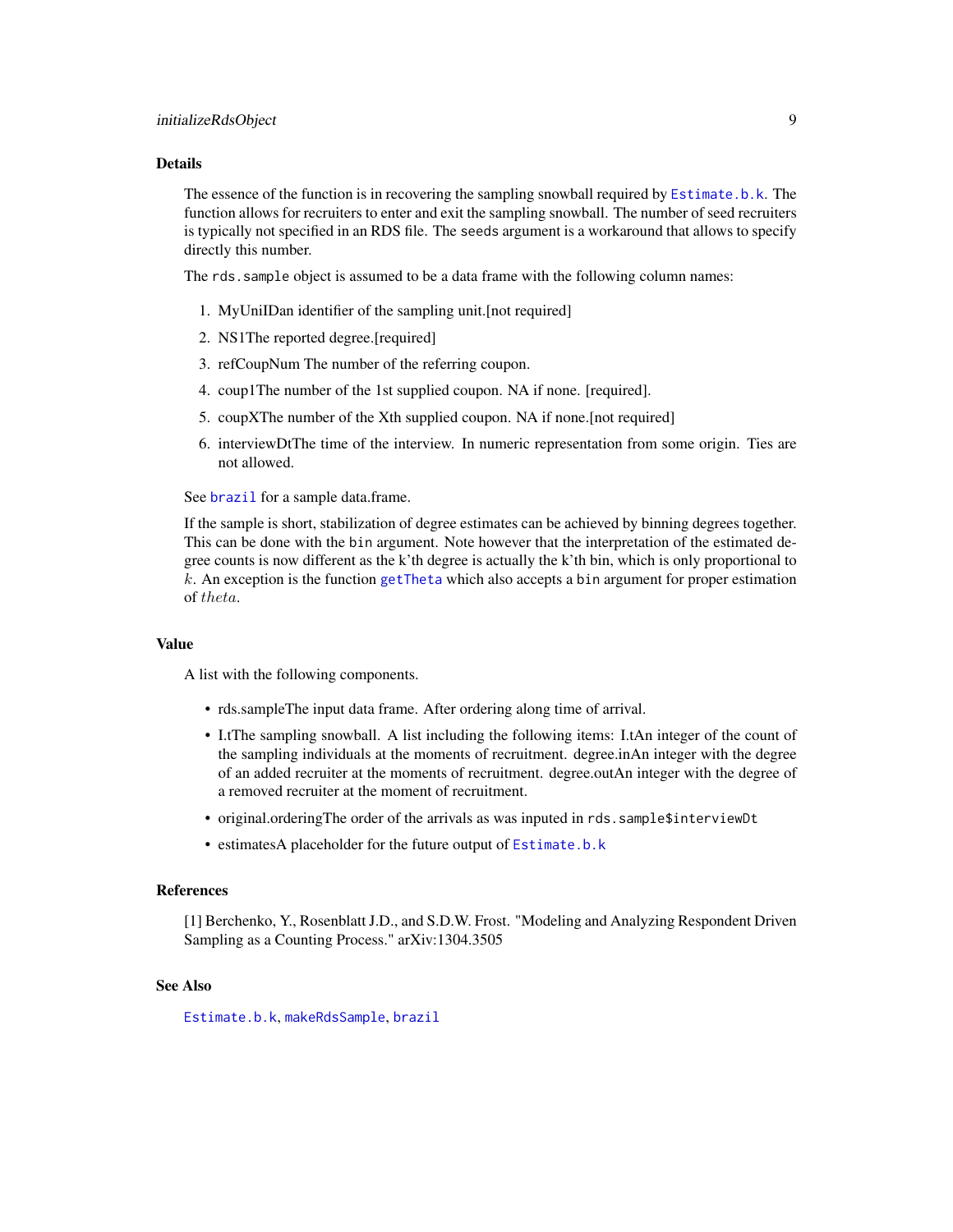<span id="page-9-1"></span><span id="page-9-0"></span>

#### Description

A utility function for using the delete-d option of the [Estimate.b.k](#page-2-1) function.

# Usage

makeJackControl(d, B)

# Arguments

|   | The number of (random) arrivals in the sample to delete. |
|---|----------------------------------------------------------|
| B | The number of deleted samples to generate.               |

# Value

A list with named control parameters.

#### References

Musa, John D., and A. Iannino. "Estimating the Total Number of Software Failures Using an Exponential Model." SIGSOFT Softw. Eng. Notes 16, no. 3 (July 1991): 80-84. doi:10.1145/127099.127123.

# See Also

[Estimate.b.k](#page-2-1)

<span id="page-9-2"></span>makeRdsSample *Generate a synthetic (simulated) RDS sample.*

#### Description

Generates a sample from the sampling process assumed in the reference. Well, actually, only the sufficient statistics required by [Estimate.b.k](#page-2-1) are returned.

# Usage

makeRdsSample(N.k, b.k, sample.length)

| N.k | An integer vector with the population frequency of each degree.                                |
|-----|------------------------------------------------------------------------------------------------|
| b.k | A numeric vector of the sampling rates of each degree.                                         |
|     | sample. length The length of the sample. Specified as the number of recruitees before termina- |
|     | tion.                                                                                          |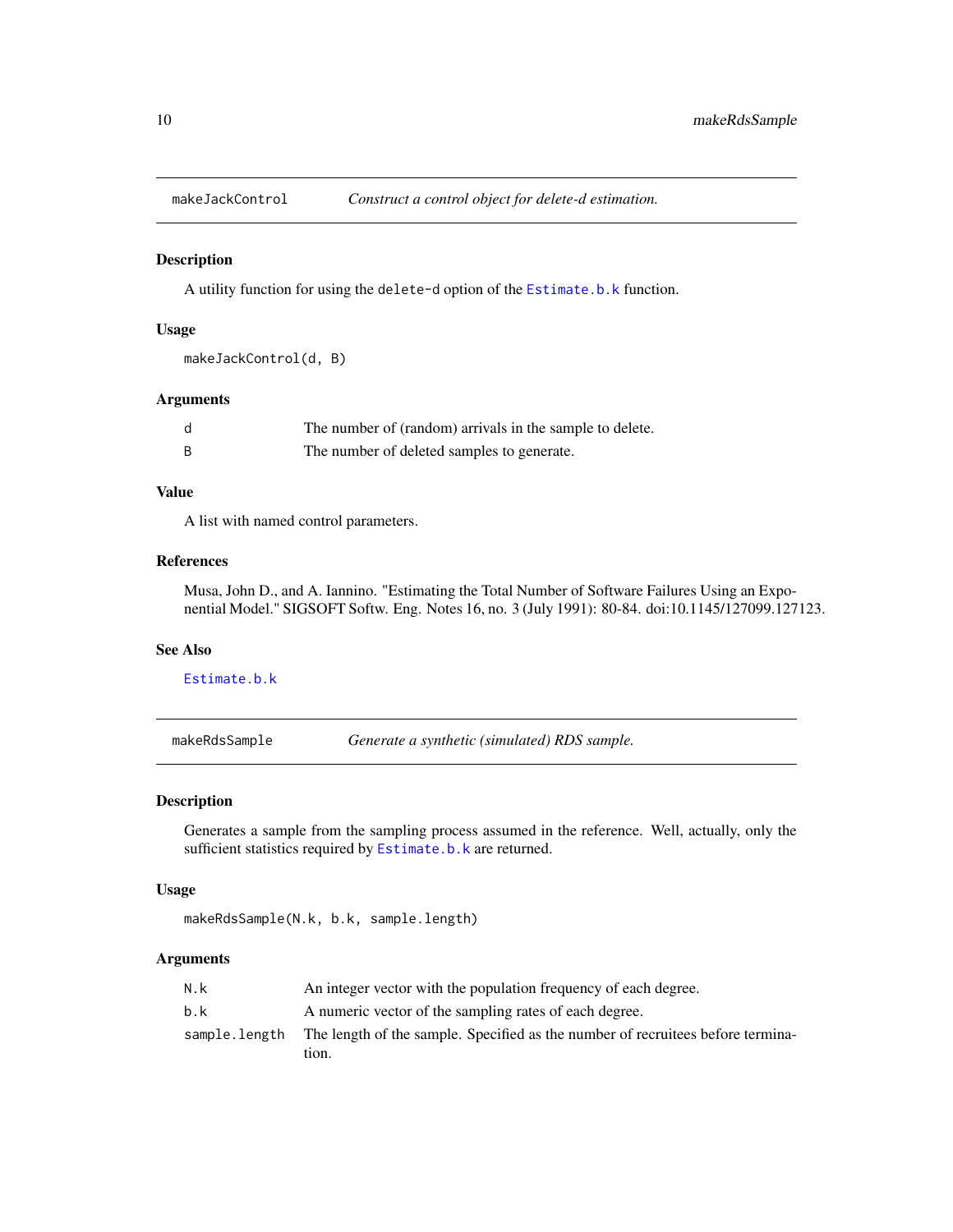# <span id="page-10-0"></span>thetaSmoothingNks 11

# Value

An object of class rds-object suitable for applying [Estimate.b.k](#page-2-1).

# Note

The simulator does not prodice a whole RDS sample, but rather the sufficient statistics required for applying [Estimate.b.k](#page-2-1).

# References

[1] Berchenko, Y., Rosenblatt J.D., and S.D.W. Frost. "Modeling and Analyzing Respondent Driven Sampling as a Counting Process." arXiv:1304.3505

# See Also

[Estimate.b.k](#page-2-1)

#### Examples

```
# Generate data:
true.Nks <- rep(0,100); true.Nks[c(2,100)] <- 1000
theta <- 1e-1
true.log.bks <- rep(-Inf, 100);true.log.bks[c(2,100)] <- theta*log(c(2,100))
sample.length <- 1000L
rds.simulated.object <- makeRdsSample(
  N.k =true.Nks ,
  b.k = exp(true.log.bks),
  sample.length = sample.length)
# Estimate:
Estimate.b.k(rds.object = rds.simulated.object )
chords:::compareNkEstimate(rds.simulated.object$estimates$Nk.estimates, true.Nks)
```
thetaSmoothingNks *Smooth estimates degree frequencies.*

# Description

Smoothes estimated  $N_k$  by assuming that  $\beta_k = \beta_0 * k^{\theta}$ .

# Usage

thetaSmoothingNks(rds.object, bin=1)

| rds.object | A rds-object class object as returned by Estimate.b.k |
|------------|-------------------------------------------------------|
| bin        | Number of degrees to bin together for estimation.     |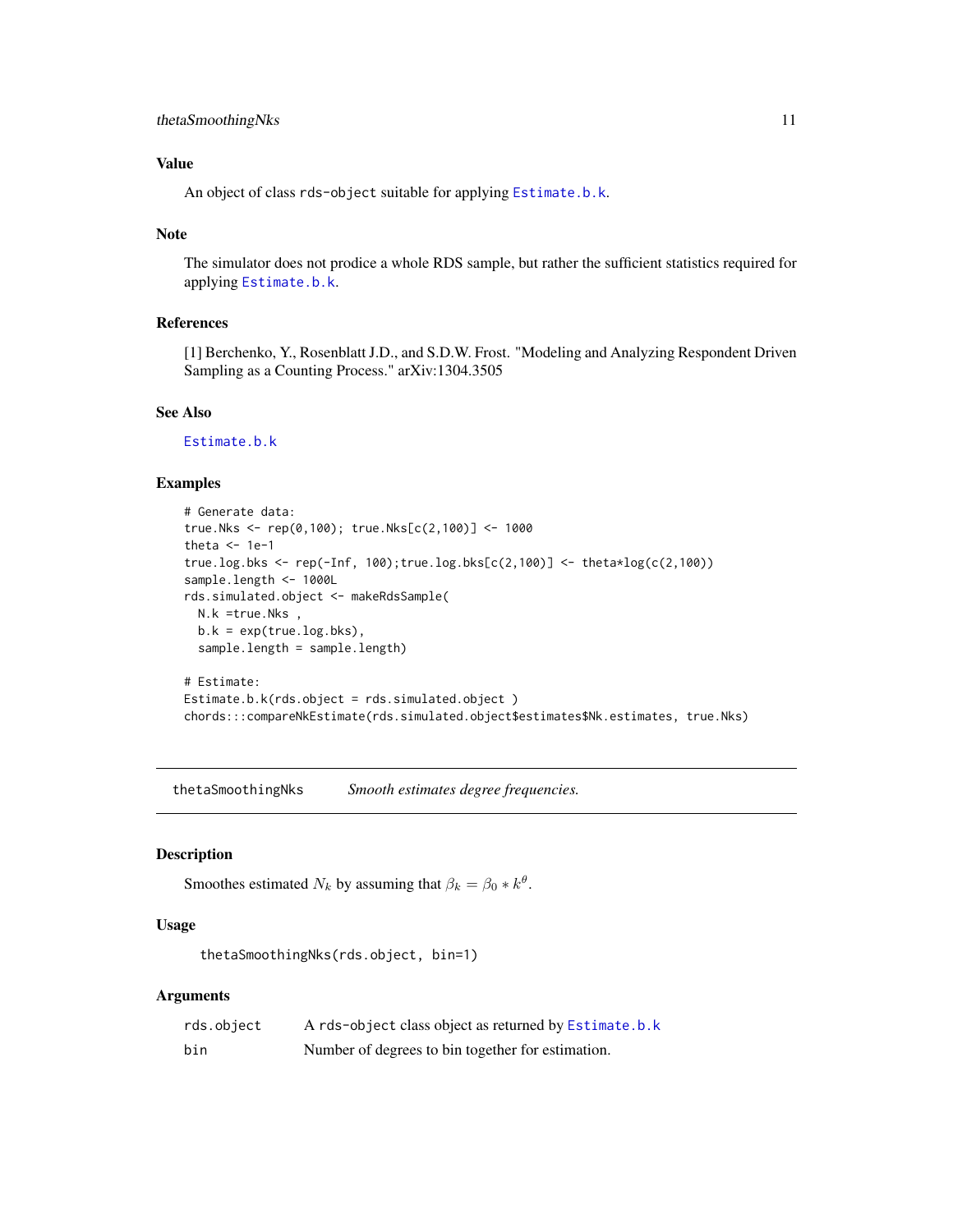# <span id="page-11-0"></span>Value

A numeric vector of smoothed  $N_k$  values.

# Author(s)

Jonathan D. Rosenblatt < john.ros.work@gmail.com>

# See Also

[Estimate.b.k](#page-2-1), [getTheta](#page-6-1)

# Examples

# See estimate.b.k()